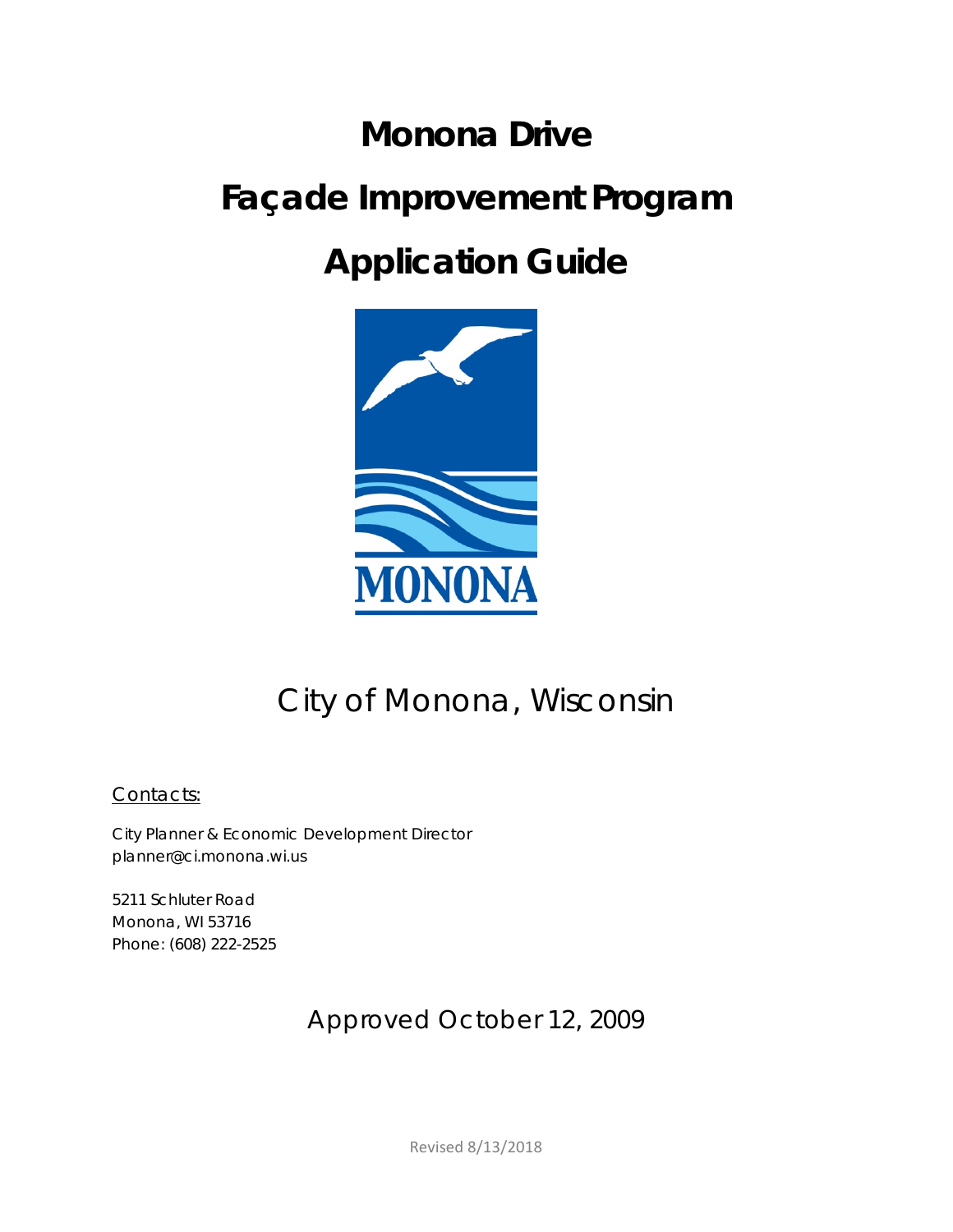#### **What is the Monona Façade Improvement Program (FIP)?**

The City of Monona's Façade Improvement Program was established to enhance the visual aesthetics of a portion of the Monona Drive corridor in the City of Monona by offering grant funding to building owners to improve their building frontage on Monona Drive. The program is being undertaken in combination with the City's overall redevelopment of the Monona Drive right-of-way. Improvements to the visual appearance of the corridor are designed to spur reinvestment, which will lead to enhanced economic vitality of this area of the City.

Grant funds will be offered by the City of Monona, which has money budgeted for the program from a Tax Increment District (TID) that includes the area. Successful grant recipients will receive a 50% match reimbursement of all eligible project costs to the amount approved by the City of Monona Finance and Personnel Committee, with a total grant amount not to exceed \$10,000.

#### **Who is eligible to receive funding under the FIP?**

Eligible applicants include an individual or entity who currently owns a commercial, retail, mixed-use, or residential building with frontage on Monona Drive in the City of Monona, between US Highway 12 & 18 (the Beltline) on the south and Nichols Road on the north.

#### **What can the funds be used for?**

Improvements that receive funding must improve the visual appearance and aesthetic quality of the building frontage that faces Monona Drive. Plans and designs must conform to the Urban Design Guidelines for Monona Drive, the Zoning Ordinance and all other City Ordinances.

Eligible project costs for which grant funding can be applied are, but not limited to the following:

- Exterior improvements, such as: awnings, materials, entranceways, masonry work, lighting, etc.
- Site improvements such as decorative walkways, permanent planters, patios, landscaping, etc., as well as professional design fees may be eligible uses of grant funding.

Applicants are encouraged to have plans for proposed improvements prepared by a design professional.

Sidewall improvements are eligible, as long as they are accompanied by improvements to the façade facing Monona Drive. Improvements made to exterior walls not visible from Monona Drive will not be eligible for grant funding.

To be eligible, improvements with additions must also make improvements to the existing building façade. The addition must have a substantial impact on the overall appeal and aesthetic quality of the building façade*.* 

The successful grant recipient will receive a 50% match reimbursement of all eligible project costs to the amount approved by the City of Monona Finance and Personnel Committee, with a total grant amount not to exceed \$10,000. The applicant is responsible for the other 50% of all eligible project costs for which the grant is applied. The applicant is also responsible for 100% of all non-eligible project costs and 100% of all project costs in excess of \$20,000. The intention is to award only one (1) grant of \$10,000 maximum per building.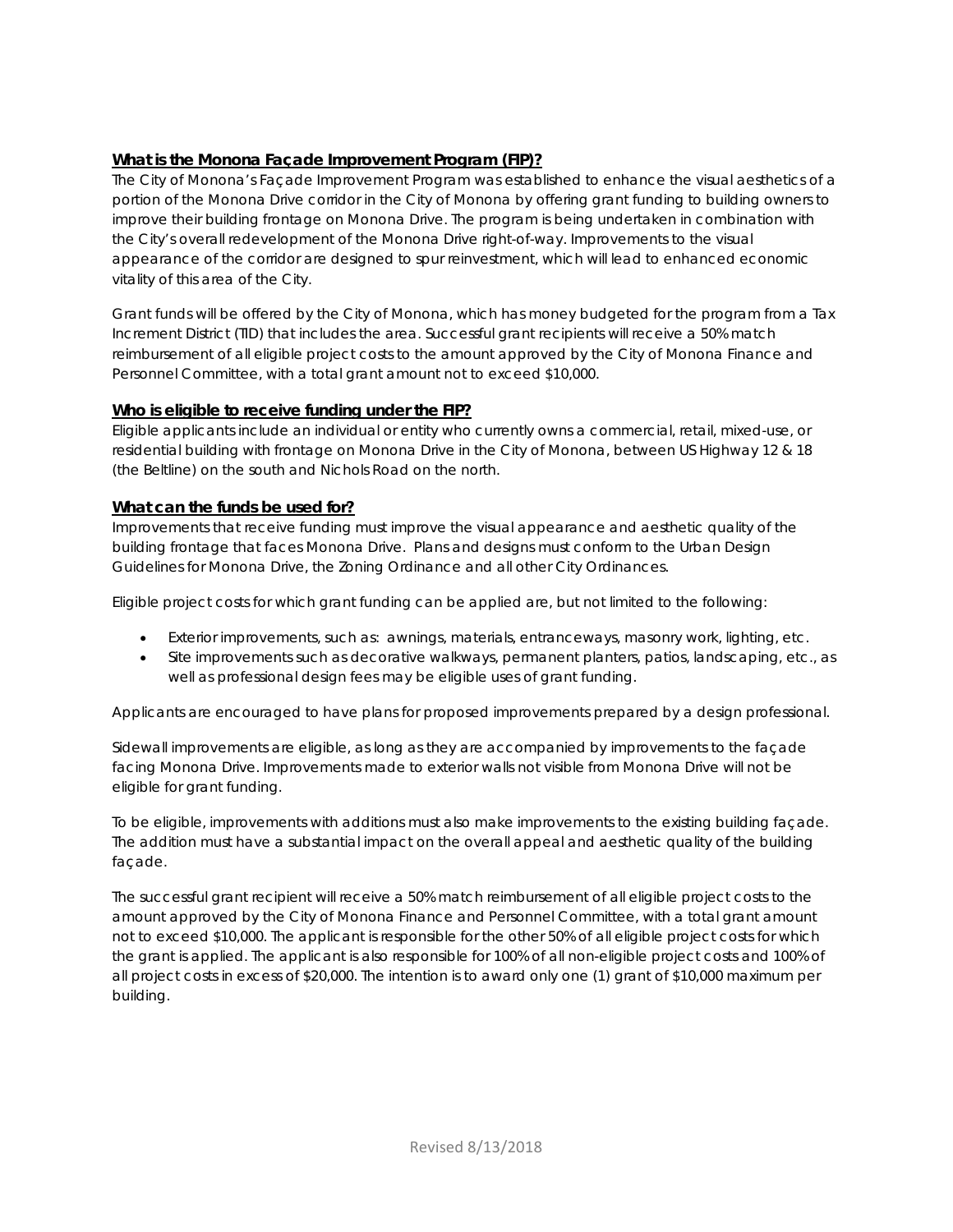#### **How is the Program implemented?**

The City of Monona Department of Planning and Community Development will be responsible for the administration of the Program. The following details the steps that a Building Owner (Applicant) must follow to apply for and receive funding through the Grant Program:

#### 1. **Attend Pre-Application Meeting.**

Applicant shall contact the City Planner to arrange a meeting to discuss the proposed improvements and to determine eligibility. This meeting will help insure that the applicant understands all aspects of the Program before spending time and money to advance their project.

#### 2. **Complete Application Form.**

Applicant completes Application Form and returns the required information to their City contact.

#### 3. **Obtain City Approvals:**

- A. **Prepare Plans and Designs and Meet with City Plan Commission.** Applicant prepares detailed plans and designs for review by the City Plan Commission in a prehearing conference. The plans and designs must conform to the Urban Design Guidelines for Monona Drive, and the Monona Municipal Zoning Ordinance. (The Commission typically meets the second and fourth Monday of each month at 7:00 PM).
- B. **Meet with City Finance Committee.** Upon determination of eligibility by the Plan Commission, the applicant will be scheduled to meet with the City Finance and Personnel Committee for evaluation of their Grant Request. (Committee usually meets the first and third Monday of each month at 6:00 PM).
- C. **Request Approval from the Plan Commission.** If the Grant Request is approved, the Applicant may then return to the Plan Commission with revised plans as requested at the prehearing conference, if any, and request final approval of their plans.

#### 4. **Sign Agreement with the City.**

If any conditions of approval were deemed necessary, revisions must be resubmitted and approval received before agreements can be initiated. Upon receipt of the necessary approvals, the City will enter into a formal agreement with the Applicant.

#### 5. **Commence Work on the Project.**

No work may begin on the project prior to approvals, and signing the Agreement for Improvements Between City and Applicant. If designs vary from the original approval, all work must cease and the revisions be resubmitted for approval by the City.

#### 6. **Project Completion.**

Applicants have twelve (12) months to complete the improvements. Once the project work is complete, the Applicant must notify their City contact. The City representative will then inspect the project for full compliance with the documents and approvals granted, and the City representative and applicant will sign a Close-Out Form. This Form will acknowledge the successful completion and that the Applicant has complied with all terms of the Agreement with the City.

#### 7. **Submit Reimbursement Request.**

Upon receipt of the signed Close-Out Form, the Applicant may submit the Reimbursement Request Form to their City Contact along with the necessary documentation such as invoices, lien waivers if used. This information will be reviewed and if found to be in compliance, the City will issue a reimbursement check to the Applicant.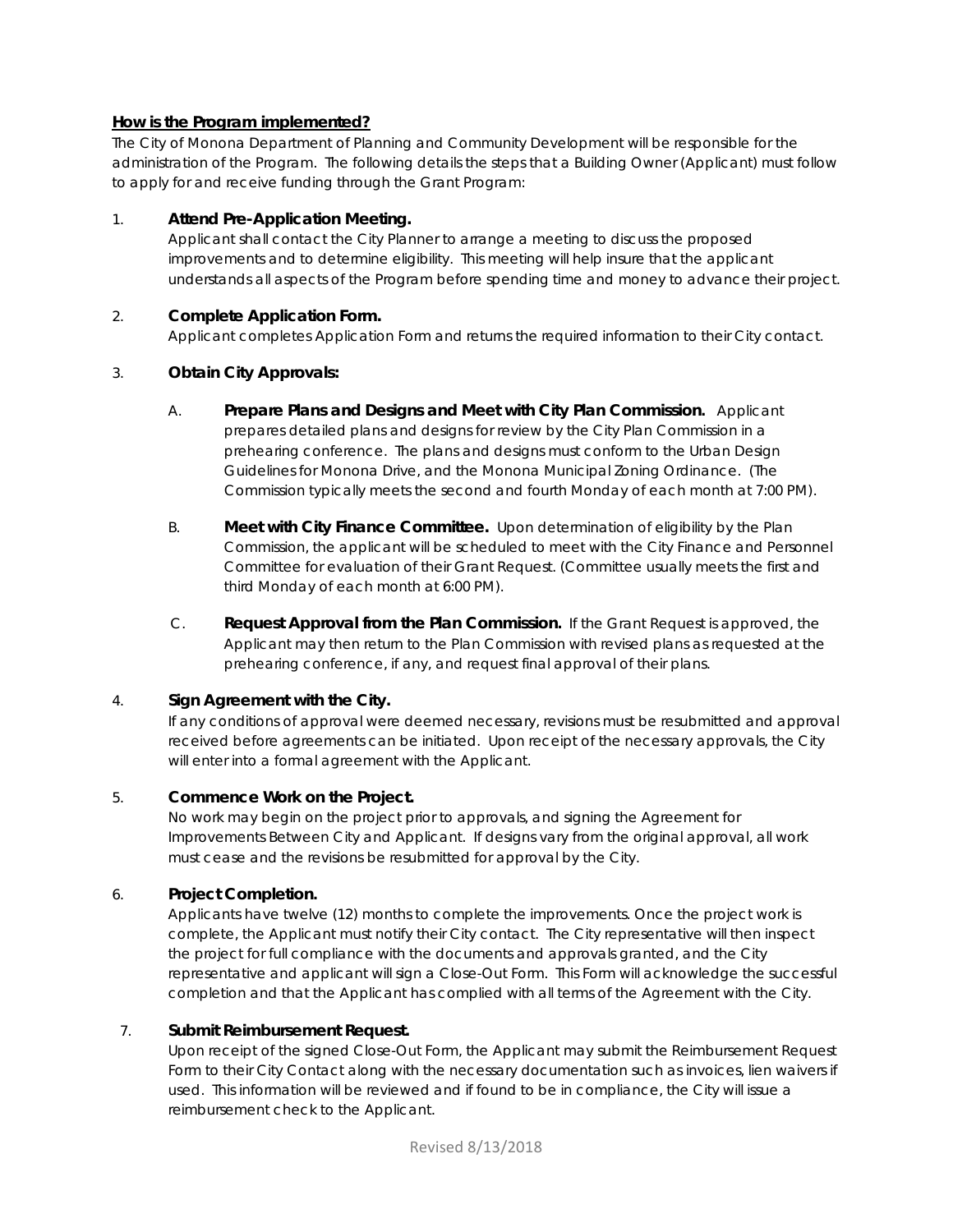

City of Monona Façade Improvement Program City of Monona Department of Planning and Community Development Attn: City Planner 5211 Schluter Road Monona, WI 53716 Phone: (608) 222-2525 [planner@ci.monona.wi.us](mailto:planner@ci.monona.wi.us)

#### **APPLICATION FORM City of Monona, Wisconsin**

#### **Façade Improvement Program**

Please review the Monona Drive Façade Improvement Program Application Guide for terms and conditions of the grant program before completing this application.

| <b>Building Information:</b>                                        |
|---------------------------------------------------------------------|
|                                                                     |
|                                                                     |
|                                                                     |
| For Administrative Use Only:                                        |
|                                                                     |
| Date of Finance and Personnel Committee Approval___________________ |
|                                                                     |
| Date of construction start: ___________________________             |
| Any design amendments to date? Yes_____ No____                      |
|                                                                     |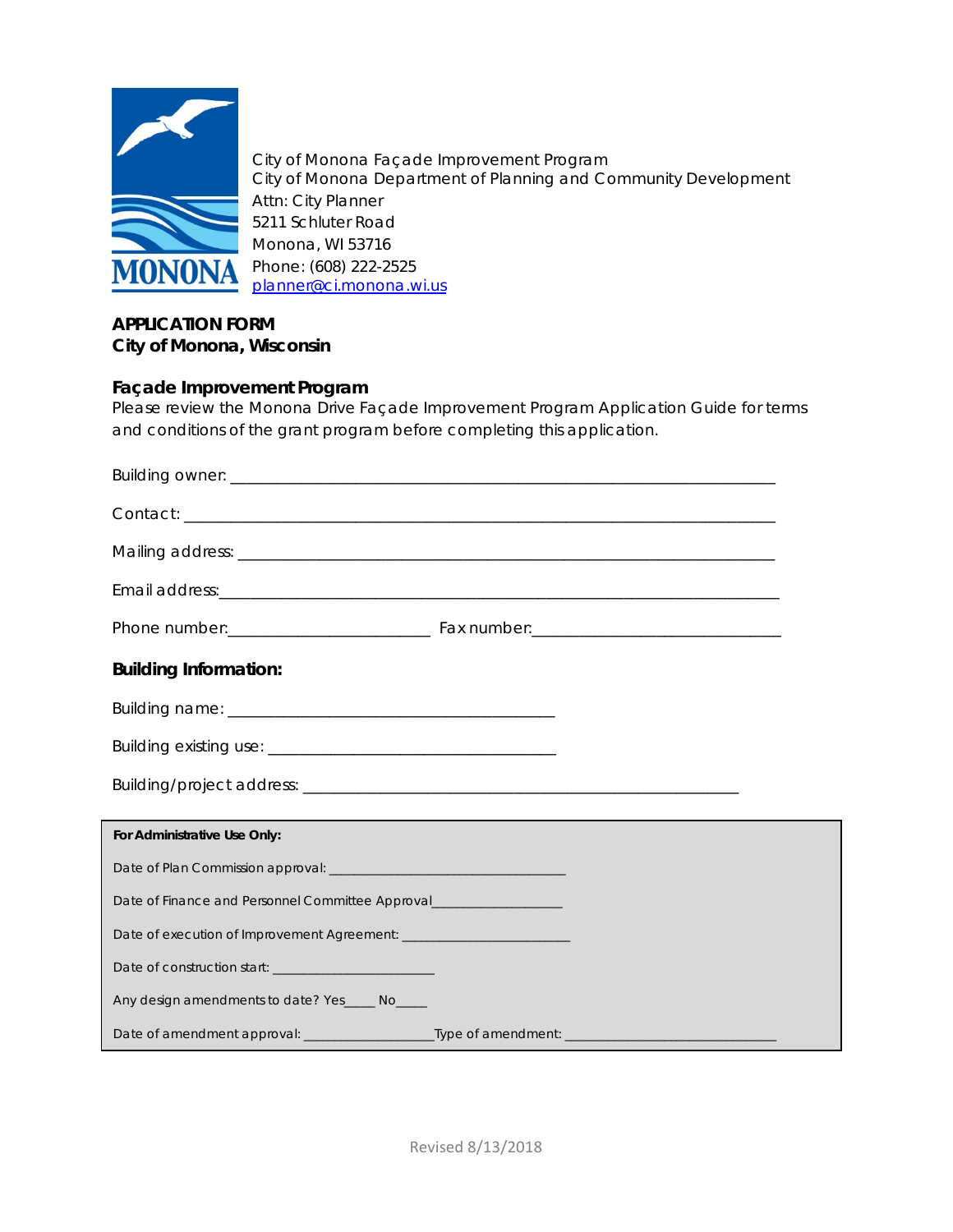#### **Design Consultant Information:**

| <b>Contractor Information:</b>             |
|--------------------------------------------|
|                                            |
|                                            |
|                                            |
|                                            |
|                                            |
| Project Information:                       |
| Please describe the proposed improvements: |
|                                            |
|                                            |
|                                            |
|                                            |
|                                            |
|                                            |
|                                            |
|                                            |
|                                            |
|                                            |